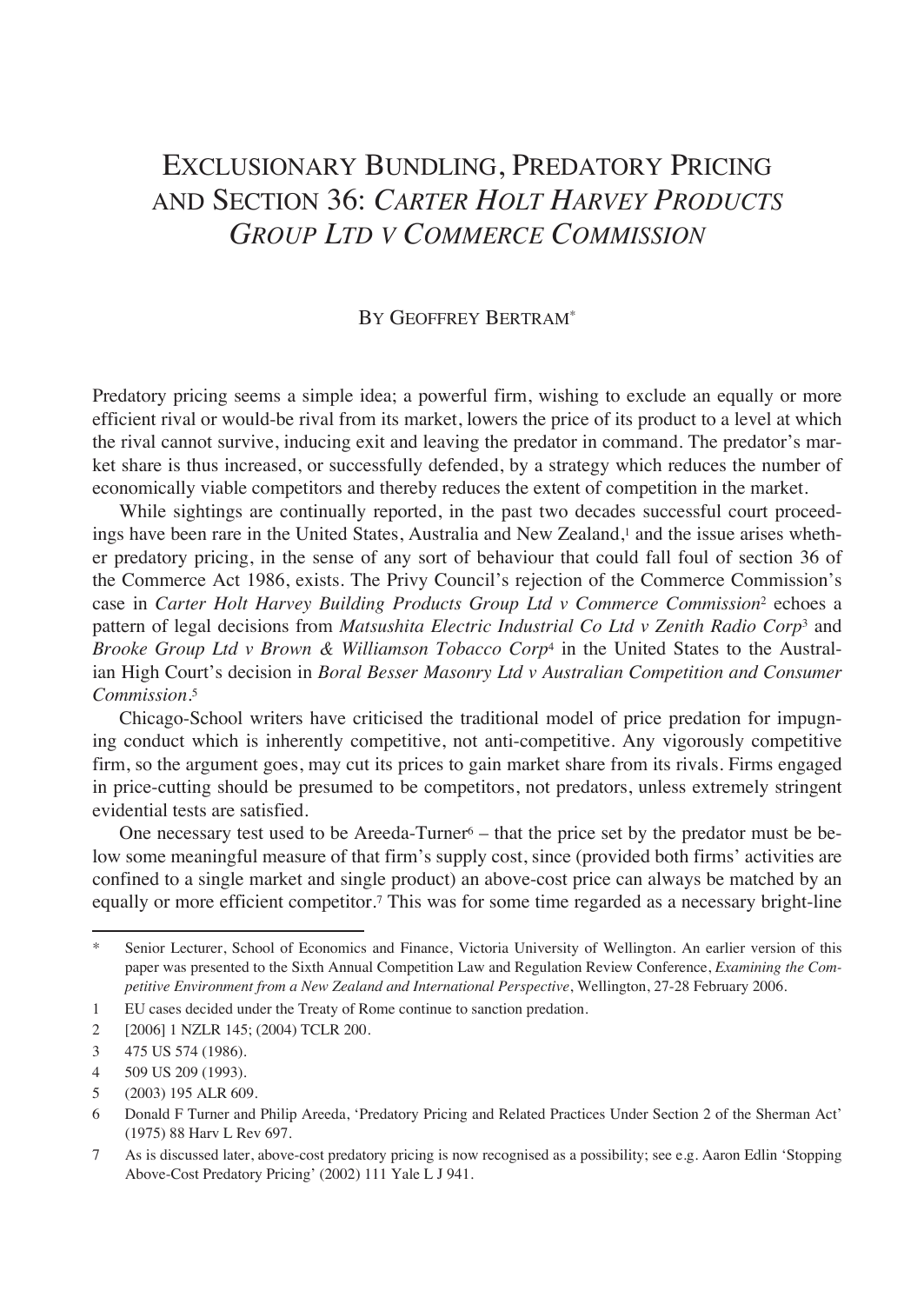test for predation, though it can clearly not be sufficient. By driving price below cost the predator would be gambling that it can survive the resulting bloodletting longer than can its rivals; this must imply that the predating firm has access to financial resources sufficient to outlast the prey, and that short-run losses incurred during the price war can somehow be recovered, for otherwise 'victory' is pyrrhic.

This last observation led to Judge Easterbrook's bright-line test of recoupment in *AA Poultry Farms Inc v Rose Acre Farms Inc*.8 Without the clear prospect of recovering losses by later raising the price of the predator's product, Easterbrook said, predation itself cannot be a rational strategy. This line of argument was central to both the Australian High Court in *Boral* and the Privy Council in *Carter Holt Harvey*. However, it is obviously incomplete; where predation in one market confers spillover benefits in another, recoupment in the target market will not be necessary to render predation a rational strategy. Such leveraging of market power from one market to another is clearly contemplated by the words 'that or any other market' in section 36 of the Commerce Act 1986.

Widespread, often uncritical, acceptance of Chicago produced in the 1990s a culture of judicial scepticism regarding the theory of price predation.9 The essential Chicago-School argument that 'because of its costs to the would-be predator, predation is irrational and hence not likely to occur',10 as originally formulated by Bork11 and Easterbrook,12 amounted in fact to little more than the trite (and circular) observation that if predatory pricing is irrational it will not be undertaken by profit-maximising firms. Therefore, they argued, courts should never expect to encounter predatory conduct; but this, with respect, is a *non sequitur*. If the facts of a given situation carry unmistakably the scent of anti-competitive conduct, the concern of a court ought to be to enquire which assumptions of the Easterbook-Bork story do not apply – not to assume the applicability of Easterbrook-Bork and reject allegations of predation accordingly. Fisher's dictum cuts both ways: 'Whenever predatory actions are alleged, it pays to analyze how the type of predation alleged could have been successful.'13

Such analysis in *Carter Holt Harvey v Commerce Commission* should quickly have drawn attention to two aspects of the Chicago model that did not apply; the restriction of analysis to a single product in a single market, and the idea that later recoupment in the form of a price increase by the predator is necessary to establish predation.

In this article I shall argue that the quest for bright-line tests based upon over-simplified economic theories has led the Australian High Court and the Privy Council up a blind alley. The central error lies in the assumption that both predator and prey operate in one and only one market, for a single product. In the real world, the most striking examples of predatory behaviour involve multi-product firms predating on single-product rivals. The strategic position of the predator typically spans more than one market, and its ability to prevail in the predated market rests not upon

<sup>8 881</sup> F 2d 1396 (7th Cir 1989).

<sup>9</sup> The sceptics' arguments are reviewed approvingly by Paul Scott, 'Is a Dominant Firm's Below Cost Pricing Always a Breach of Section 36 of the Commerce Act?' (2004) 21 NZULR 106.

<sup>10</sup> A K Klevorick, 'The Current State of the Law and Economics of Predatory Pricing' (1993) 83 AER 162, 162; see also J A Ordover and G Saloner, 'Predation, Monopolization and Antitrust' in Richard Schmalensee and Robert D Willig (eds), *The Handbook of Industrial Organization* (North Holland: Amsterdam, 1989) 537.

<sup>11</sup> Robert Bork, *The Antitrust Paradox: A Policy at War with Itself* (New York: Basic Books, 1978).

<sup>12</sup> Frank Easterbrook, 'Predatory Strategies and Counterstrategies' (1981) 48 U Chi L Rev 263.

<sup>13</sup> Franklin M Fisher, 'On Predation and Victimless Crime' (1987) 32 Antitrust Bulletin 85, 92.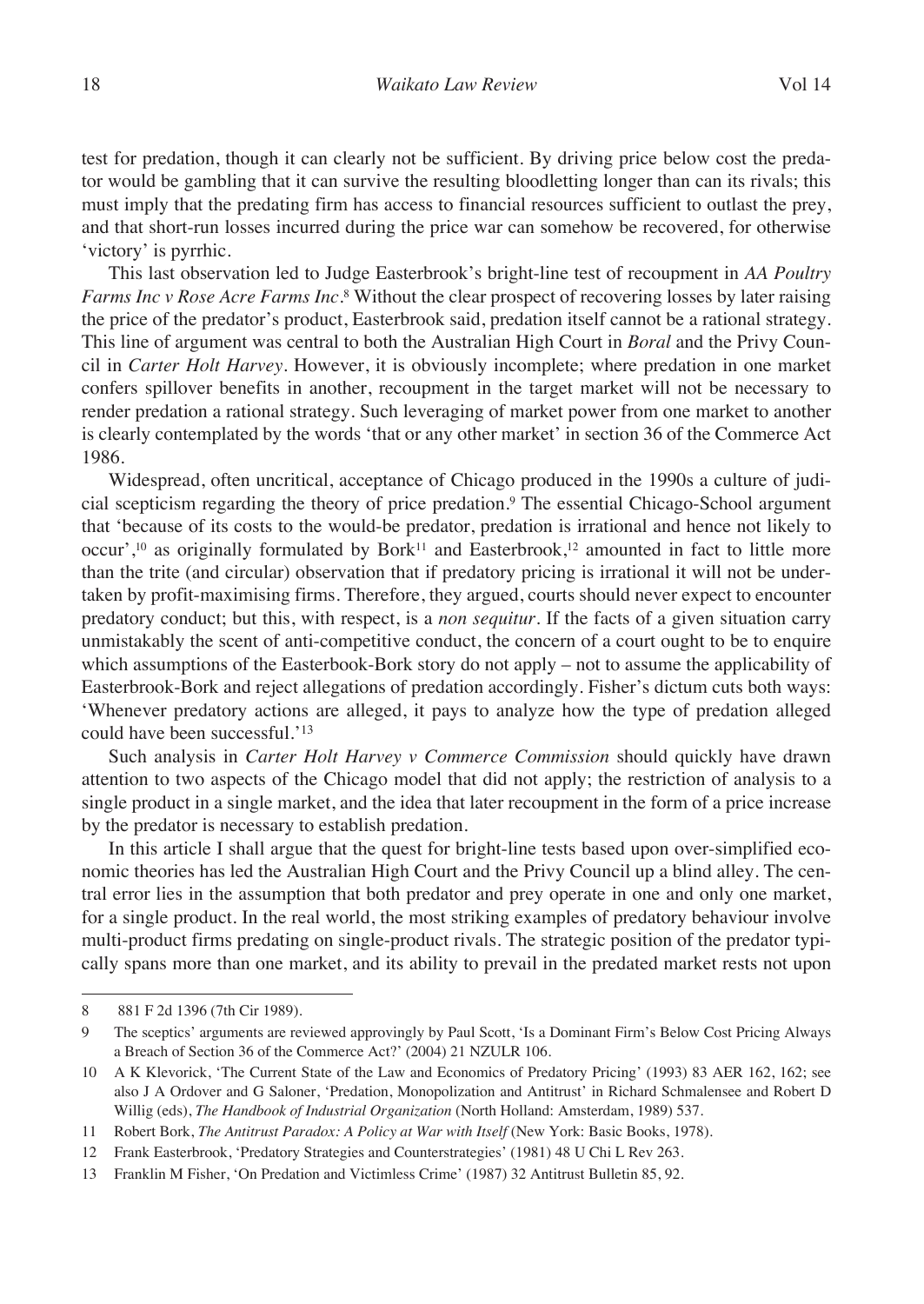superior productive efficiency relative to the prey, but rather upon the ability to leverage market power from one market to another through practices such as bundled discounting. Both Boral Besser Masonry and Carter Holt Harvey were multi-product firms confronting single-product rivals, and the conduct described in the facts of these cases does not match the single-product Chicago story.

Ironically, at the very same time that the Privy Council majority was delivering its decision in *Carter Holt Harvey v Commerce Commission*, the United States Supreme Court was denying *certiorari* in *3M v LePage's*, a decision which directly addressed the issues raised by multi-product predators, and which suggests that *Carter Holt Harvey* was wrongly decided.

### I. *Carter Holt Harvey v Commerce Commission*: The Facts

A Carter Holt Harvey subsidiary, INZCO, manufactured and sold throughout New Zealand a range of home insulation products including Thick Pink Batts.14 The firm was dominant in the market for this type of insulation. INZCO found its product line confronted, in the Nelson region, by a locally-produced substitute for Pink Batts named Wool Bloc, which was differentiated by the fact that it was made of wool and so was able to advertise on the basis of being more environmentally friendly than synthetics such as fibreglass batts.

Not only was the Wool Bloc product distinguished by branding characteristics that gave it a marketing edge in the eyes of many buyers; it also turned out that the local manufacturer, New Wool Products (NWP), could produce the insulation more cheaply than INZCO was able to produce and deliver a competing wool-polyester mix, even after extensive R&D efforts.

The distribution structure in the insulation market was significantly imperfect, relative to a competitive benchmark. Building-supply merchants in the Nelson area had an arrangement with INZCO to carry that company's range of building products with some degree of exclusivity, whereas Wool Bloc was sold directly to users and was not stocked on the shelves of building supply merchants.

Consider the position of a building-products merchant in a competitive environment. A highly competitive new product has entered the market, and is rapidly winning customer acceptance and eroding the market share of the products you currently stock. It might be supposed that the logical reaction would be to ask NWP for supplies of Wool Bloc in order to offer retail customers a full range of cost-competitive products to meet their insulation needs. Even if NWP were unwilling to sell to merchants at wholesale,<sup>15</sup> a sharp-eyed merchant in a fully-competitive market would surely look at joining the queue of retail buyers of Wool Bloc in order to put the product on its shelves, at a price including a margin to cover the selling costs, to attract custom from buyers interested in one-stop-shopping for a bundle of items and uninterested in seeking out the small local manufacturer to obtain Wool Bloc directly. A nationwide chain of hardware stores, receiving news of the

<sup>14</sup> This account is based largely upon the High Court judgment, [2000] 9 TCLR 535, Williams J.

<sup>15</sup> It is unclear how hard the merchants tried to secure supply from NWP. The High Court at [2000] 9 TCLR 535, para 83, describes negotiations between the merchants and NWP in intriguingly cloudy terms, which the Privy Council at [2006] 1 NZLR 145, para 20 translates into an unequivocal 'NWP had been free to sell its product through merchants if it wanted, but it had made a commercial decision not to do so' – a statement which, with due respect, entirely begs the questions of whether a commercial decision in the other direction would have been (a) possible, and (b) to the long-run benefit of consumers.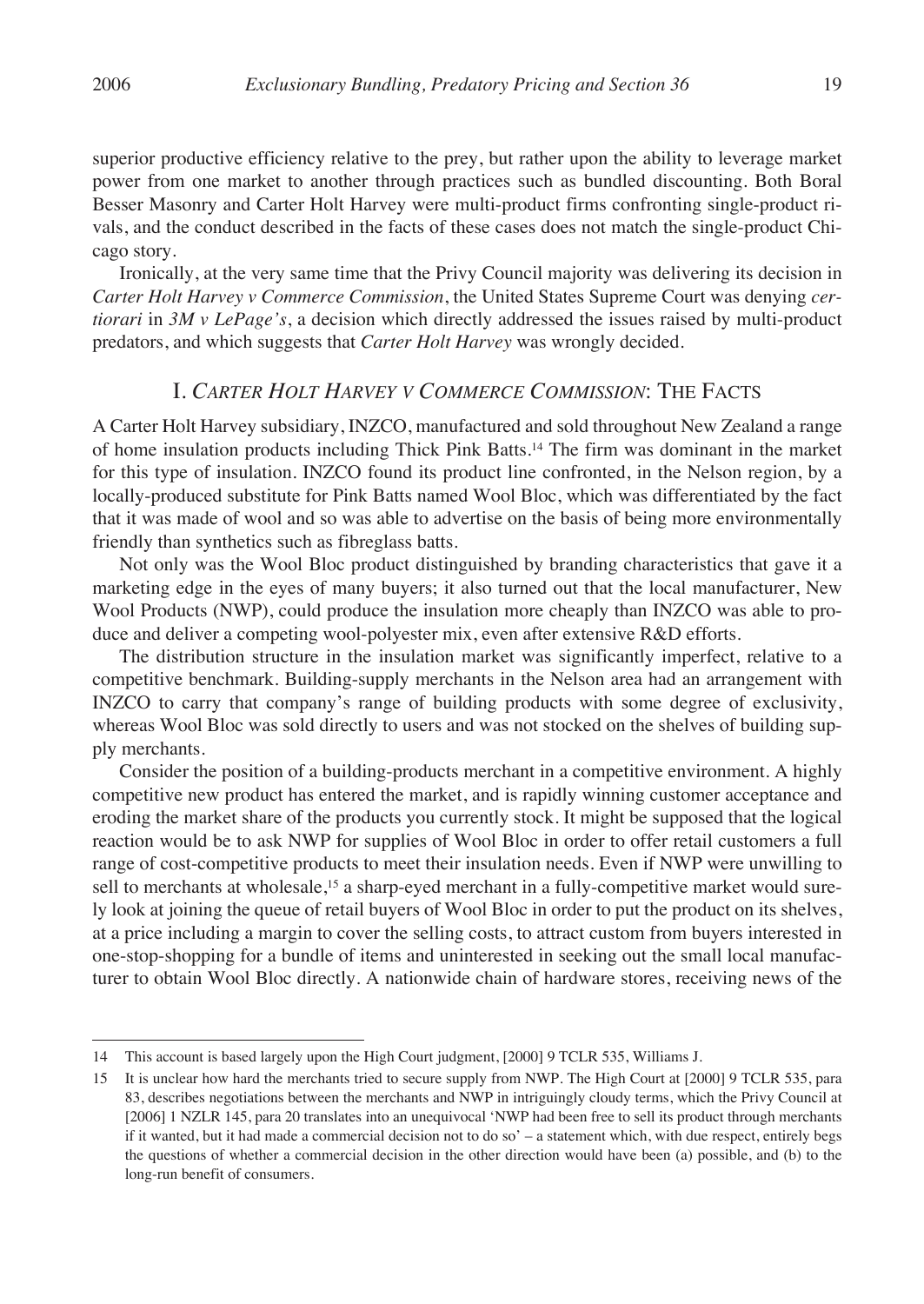new product, might have seen a competitive opportunity and offered NWP a nationwide distribution arrangement in competition with Pink Batts.

Such was not, however, the actual course of events.16 Instead of stocking the new low-cost Wool Bloc product, the Nelson merchants appealed to INZCO to supply a wool-based product that would 'enable them to compete with Wool Bloc'. Finding that INZCO could not supply such a product at a competitive price, the merchants again did not turn to NWP for supply. Instead they continued to lobby INZCO to bring down the price of its Wool Line product.

The story here is a variant on the so-called 'Chicago Three-Party Argument' discussed in a recent review by Farrell<sup>17</sup> and in detail by Bernheim and Whinston.<sup>18</sup> The game begins with an incumbent supplier, INZCO, and an incumbent coalition of buyers, the merchants, already mutually committed to an exclusive marketing arrangement. A new product, Wool Bloc, with costs lower than those of the incumbent supplier of Pink Batts for which Wool Bloc is a close substitute, presents the merchants with a choice between changing supplier or using the threat of NWP's entry to extract rents from their existing upstream partner, INZCO. INZCO then acts in conjunction with the merchants to try to force NWP out by marketing the new fighting brand of wool-polyester insulation, Wool Line, at a price 17-28 per cent below INZCO's supply cost and below the fullcost price of Wool Bloc to final users. The fall in price resulting from this action expands market demand, thereby raising the total surplus available to INZCO and the distributors, but enabling the distributors to capture more than 100 per cent of the increase, leaving INZCO worse off in relation to its Wool Line revenues, but secure in the affections of its distributors.

The Commerce Commission ran an Areeda-Turner ruler over the cost and price information, and proceeded against INZCO for predatory pricing. (At roughly the same time in Australia, in another building-products case, and on the basis of similar price/cost data, the ACCC proceeded against Boral for selling its concrete blocks below cost.) Having succeeded in the High Court<sup>19</sup> and the Court of Appeal<sup>20</sup> the Commerce Commission's case was rejected by the Privy Council<sup>21</sup> on the basis that INZCO was doing no more than compete vigorously, benefiting consumers in the process, and so had not breached section 36. The ACCC met the same fate in the Australian High Court.22

The majority in the Judicial Committee of the Privy Council found that INZCO was dominant and had undoubtedly had the purpose of driving Wool Bloc out of the market, but that it had not 'used' its position of market dominance to do so.<sup>23</sup> The majority argued that that 'the effect of preventing a monopolist from competing with its competitors like everyone else would be to protect inefficient competitors.'24 Their Lordships did not provide any satisfactory explanation of how a

19 *Commerce Commission v Carter Holt Harvey Building Products Group Ltd* [2000] 9 TCLR 535.

<sup>16</sup> Notwithstanding the assertion, repeated by the Privy Council at [2006] 1 NZLR 145, para 13, that INZCO's distribution agreements 'were continually under threat of defection'.

<sup>17</sup> J Farrell, 'Deconstructing Chicago on Exclusive Dealing' (2005) 50 *Antitrust Bulletin* 465, 473-478.

<sup>18</sup> D Bernheim and M Whinston, *Anti-competitive Exclusion and Foreclosure Through Vertical Agreements* (unpublished lecture, Centre for Operational Research and Economics, Université Catholique de Louvain, Belgium, 2000).

<sup>20</sup> *Carter Holt Harvey Building Products Group Ltd v Commerce Commission* [2001] 10 TCLR 247.

<sup>21</sup> *Carter Holt Harvey Building Products Group Ltd v Commerce Commission* [2006] 1 NZLR 145.

<sup>22</sup> *Boral Besser Masonry Ltd v Australian Competition and Consumer Commission* [2003] 195 ALR 609.

<sup>23</sup> The new s 36 wording of 'substantial degree of market power' and 'take advantage of' makes no perceptible difference to the logic (such as it is) of the judgment.

<sup>24</sup> *Carter Holt Harvey v Commerce Commission*, above n 21, para 40.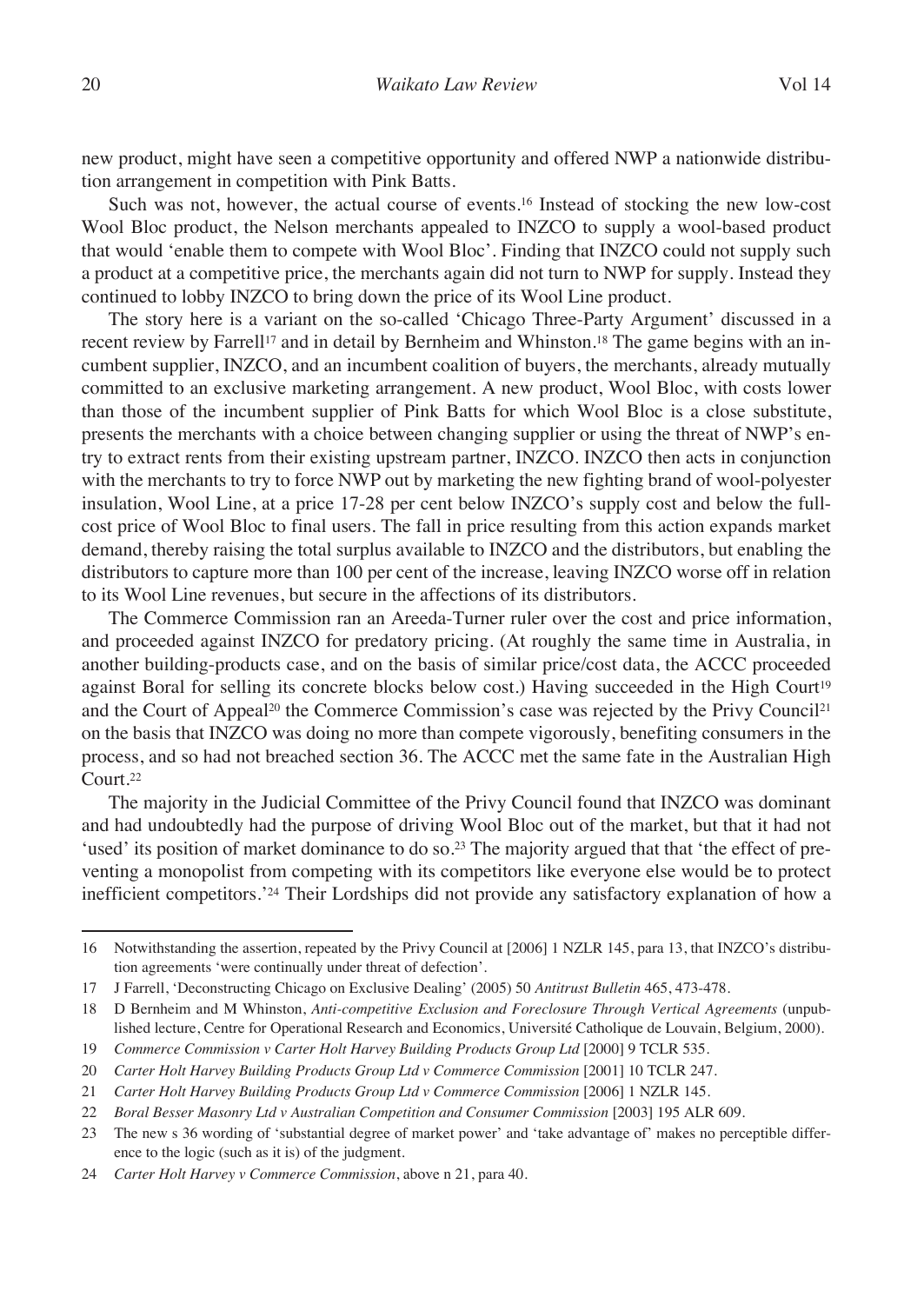'monopolist' could have 'competitors' to 'compete with like everyone else',25 nor did they address directly the possibility that allowing monopolists to compete like 'everyone else' might destroy efficient competitors to the detriment of consumers, because monopolists are not like everyone else. They concluded, however, that 'the margin between legitimate competition and anti-competitive conduct is not crossed by the lowering of prices. It is crossed when the dominant firm uses its ability to *raise* prices without losing its market share.'26 The Judicial Committee majority thereby adopted the recoupment rule for identifying 'use of a dominant position' in the context of alleged predatory pricing, as the Australian High Court had done in *Boral.*<sup>27</sup>

Having adopted this rule, the majority found against the Commerce Commission on the basis of the so-called 'counterfactual test' from *Telecom Corporation of New Zealand Ltd v Clear Communications Ltd*,<sup>28</sup> and New Zealand's only predatory-pricing action to date had failed.

#### II. The Counterfactual Test

The Privy Council majority noted with apparent surprise that '[i]t is evident that the courts below showed a marked lack of enthusiasm for what has come to be known as the counterfactual test.<sup>'29</sup> A brief review of the application of that test by their Lordships in *Carter Holt Harvey* readily accounts for that lack of enthusiasm.

Start with the crucial section in which the majority's decision was explained:

There must … be a causal connection between the dominant position and the conduct which is alleged to have breached s 36. That will not be so unless the conduct has given the dominant firm some advantage that it would not have had in the absence of its dominance. It is the ability to recoup losses because its price cutting has removed competition and allows it to charge supracompetitive prices that harms consumers. Treating recoupment as a fundamental element in determining a claim of predatory pricing provides a simple means of applying the section without affecting the object of protecting consumer interests …

Their Lordships are not persuaded that the facts which were found proved in this case show that IN-ZCO's conduct, in the face of strong competition from NWP and in response to the demands of its distributors, was any different from that which a non-dominant firm of equivalent financial strength would have resorted to in the same circumstances ... [T]here was no evidence that the 'two-for-one' pricing of Wool Line was resorted to by INZCO with a view to charging supracompetitive prices at a later date on that or any other of its products … The price level had been set by NWP, and no one could sell a product comparable to Wool Bloc at a higher price and be competitive. Without the offer of a comparable product to that of its distributors INZCO was at risk of losing its market share …

[F]rom start to finish it was the need to compete in the South Island regional market that was the driving force. This was not conduct in which INZCO was using, and thus abusing, its position of dominance.30

Notice in particular two things the Privy Council says here.

<sup>25</sup> This is not a new problem. Following *Telecom Corporation of New Zealand Ltd v Clear Communications Ltd* [1995] 1 NZLR 385 (PC), there was much talk in New Zealand of monopolists behaving 'as otherwise-similar firms would do in a competitive market', a formulation which remained unintelligible to many observers including the present author.

<sup>26</sup> *Carter Holt Harvey v Commerce Commission*, above n 21, para 53.

<sup>27</sup> *Boral Besser Masonry Ltd v Australian Competition and Consumer Commission*, above n 22. *Boral* is cited as authority in the Privy Council judgment at [2006] 1 NZLR 145, para 60(c).

<sup>28</sup> Above, n 25.

<sup>29</sup> *Carter Holt Harvey v Commerce Commission*, above n 21 para 50.

<sup>30</sup> Ibid, paras 67-69.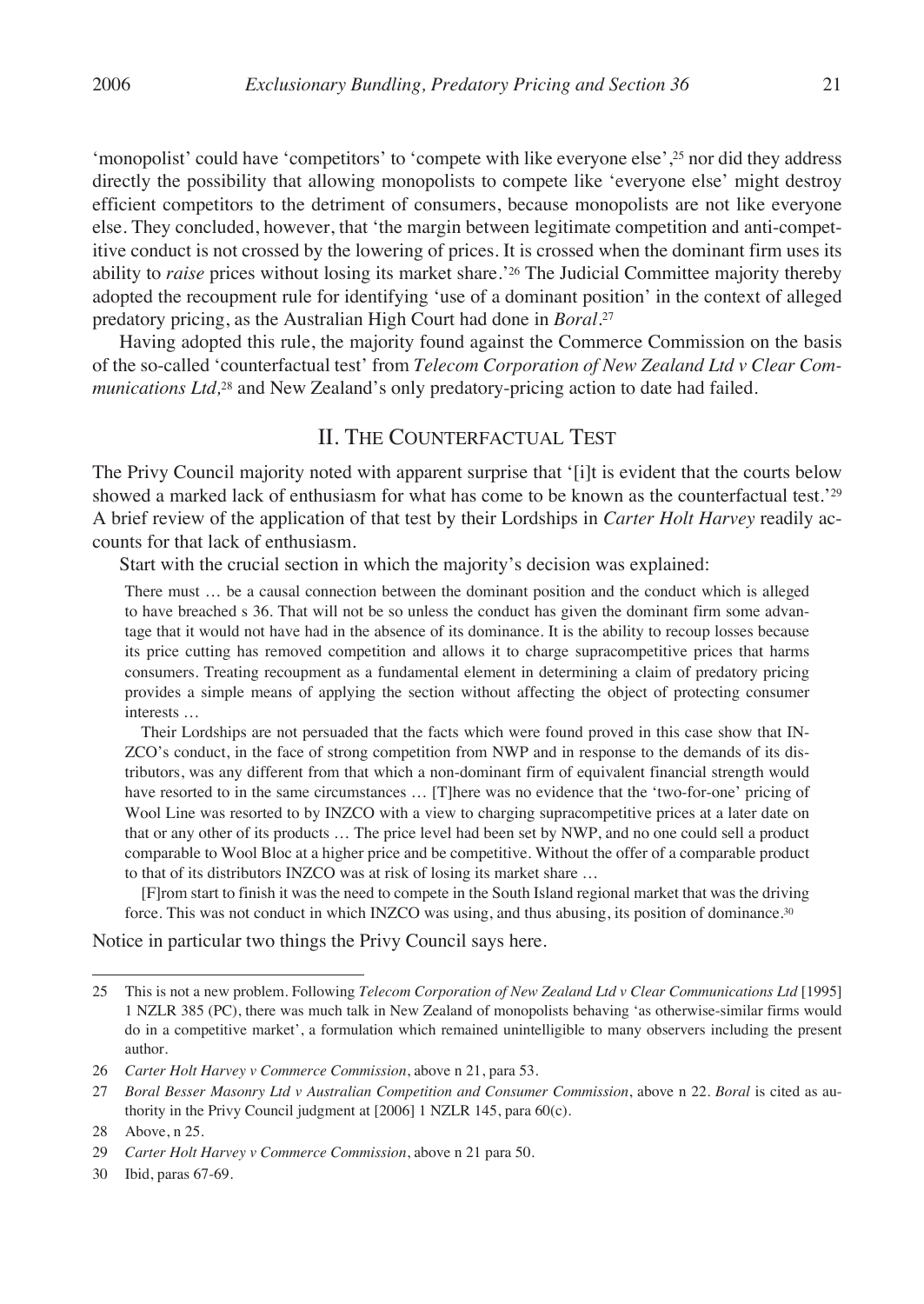Firstly, recoupment, in the form of a causal connection between the price war and the charging of 'supra-competitive prices at a later date on that or any other products,' is essential to prove a claim of predatory pricing and the necessary evidence was lacking in the *Carter Holt Harvey* case. In writing this at paragraph 68, their Lordships seem, with respect, to have overlooked their previous apparent acceptance31 of Ralph Lattimore's (and the Court of Appeal's) view that the price of Pink Batts had always included high margins amounting to 'super-profits,' which meant that the pricing being defended by the INZCO attack on NWP was already 'supra-competitive' and would continue to be so. The most generous interpretation of the Judicial Committee's argument would seem to be that, knowing that supra-competitive prices are not *per se* a breach of the Commerce Act 1986, and accepting that INZCO had started out with enough market power to charge such supra-competitive prices, the Board decided that protecting those not-illegal monopolistic margins by destroying new entrants threatening to compete them down constituted some sort of legitimate business justification for deploying the resources of a financially-strong firm in an attempt to crush a new rival. How the clearly-intended maintenance of the existing supra-competitive pricing of INZCO's Pink Batts, post-predation, was to be distinguished from recoupment was not explained by their Lordships – let alone how consumers were in some way supposed to come out ahead.

Secondly, the actions taken by INZCO were in some sense an example of normal and legitimate business practice and in accordance in some way with economic notions of rationality and competitive behaviour. This is admittedly a loose translation of the passages above but, as will be seen shortly, it seems to be what the Board meant to say.

There is a pregnant passage in the Privy Council judgment, where the counterfactual test is directly and explicitly applied:

It is by no means self-evident that INZCO would have behaved any differently if it had not been in a dominant position in the market when it was deciding what it should do to meet the competition which it was facing in that market from Wool Bloc. It would have been presented with the same complaint that the price which was originally set for Wool Line was uncompetitive. *The obvious response, in a truly competitive market, was to cut the price of Wool Line to a level that was competitive.*<sup>32</sup>

As economic reasoning this is not cogent. Imagine a truly competitive environment, assume (as the Privy Council evidently did) single-product firms, and consider INZCO with its Wool Line, trying to break into the submarket<sup>33</sup> for wool-based insulation products to attack the already-established Wool Bloc product. If INZCO is unable to match the price of the incumbent NWP without pricing below cost, then INZCO:

- (i) is productively inefficient and should not have entered to start with, since society's resources are being wasted; and
- (ii) should exit quickly once the red ink starts to flow and if it does not do so of its own volition, should rapidly be driven into insolvency, to the applause of anyone with a genuine commitment to economic efficiency in production.

There is, with respect, nothing 'self-evident' or 'obvious' about their Lordships' suggestion that the correct way for a powerful but inefficient supplier to respond to a more efficient rival is to cut price below cost and hang in. The outcome of such a strategy, if successful, would be to destroy

<sup>31</sup> Ibid*,* para 48.

<sup>32</sup> Ibid*,* para 29, emphasis added.

<sup>33</sup> While INZCO was dominant in the market for building insulation products, it was NWP which introduced the new wool-based insulation product, presenting INZCO with the task of entering the newly-created submarket.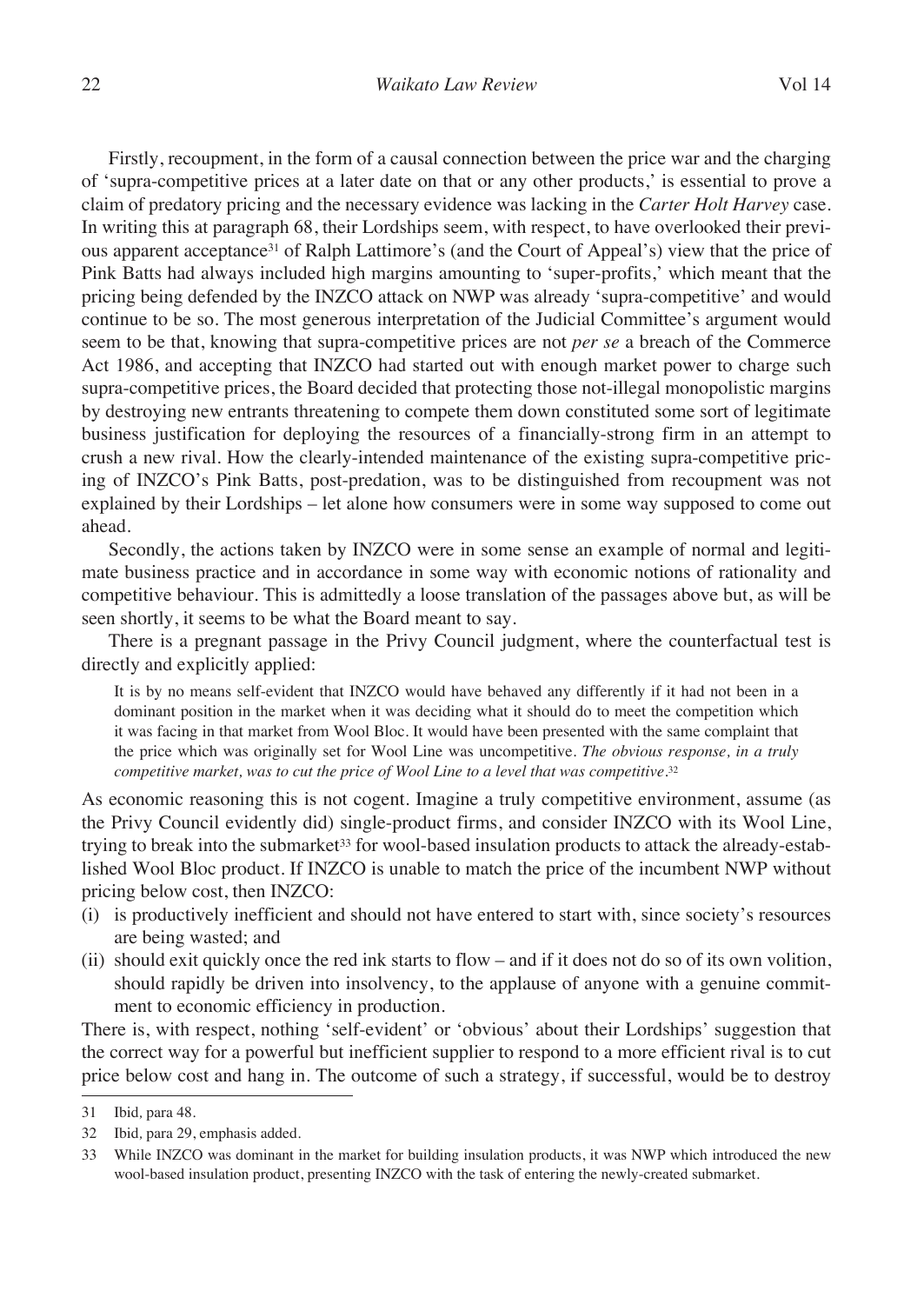the efficient supplier which is able to supply profitably at the low price, leaving an inefficient new entrant which cannot sustain its entry price without cross-subsidy from somewhere else. In the standard economics textbook account, a well-functioning truly competitive market weeds out the productively inefficient in order to leave the efficient. The acid test is supply price, based on actual supply cost. INZCO's Wool Line failed that test. The inferior product achieved entry to the market only by a pricing strategy that could never have crossed the minds of the management of a neoclassical rational single-product firm under truly competitive conditions.

It is therefore doubly ironic that a couple of pages further on the Judicial Committee majority talks of 'preventing a monopolist from competing with its competitors like everyone else'34 as though this is in some way a fair and reasonable characterisation of INZCO's behaviour, and says that the 'effect' of protecting firms such as NWP from predation by a productively-inefficient but financially strong monopolist would be 'to protect inefficient competitors.'

What can possibly have been in their Lordships' minds? I think we find the answer by reading carefully their (hostile) analysis of Professor Lattimore's opinions, and especially the passage: 'If it was rational for INZCO to [price below cost on Wool Line] in the face of competition from Wool Bloc, it would have been rational too for *anyone else* who was facing the same competition *and was seeking to meet the demands of its distributors.*'35

Professor Lattimore may have exposed himself to this by 'accept[ing] that it was rational for INZCO to continue with Wool Line because it gave it the range of products that distributors required and helped to keep out other products'; $36$  but (with respect) this is no excuse for the passages emphasised above. 'Anyone else' must presumably include non-dominant firms in competitive markets (after all, the behaviour is being defended as in some sense a generally acceptable and justifiable rule of good business practice); but such firms could never get away with INZCO's behaviour, because they do not have the market power to do so, and it is not rational to take short-run losses for no long-run gain. The Privy Council is here defending INZCO for acting in precisely the way that the Chicago theorists point to as irrational and therefore never likely to be observed in the real world – especially not in uncontested fact evidence before the New Zealand High Court.

There is still something highly significant in the second emphasised section above, relating to 'the demands of its distributors' and thereby to a wider canvas on which INZCO was acting as a multi-product, not a single-product, firm. In that setting, it could certainly be rational for INZCO to protect its position as preferred supplier to its distributors, and rational for the distributors to seek to maintain their exclusive arrangement or understanding with INZCO, even if they might have been able to get one of their bundle of retail products more cheaply from NWP. Once the argument moves from single-product predator and single-product prey, into the totally different arena of multi-product predator versus single-product prey, we enter a world beyond the self-imposed analytical boundaries of the Australian High Court majority in *Boral* and the Privy Council majority in *Carter Holt Harvey.*

Why, to provide the curtain-raiser for the next two sections, did the Nelson building-supply merchants not do what the Staples superstore in the United States did with LePage's sticky tape, namely sell it at store-brand prices alongside the premium-branded 3M product, and let customers

<sup>34</sup> *Carter Holt Harvey v Commerce Commission*, above n 21, para 40.

<sup>35</sup> Ibid, para 44, emphasis added.

<sup>36</sup> Ibid, para 44.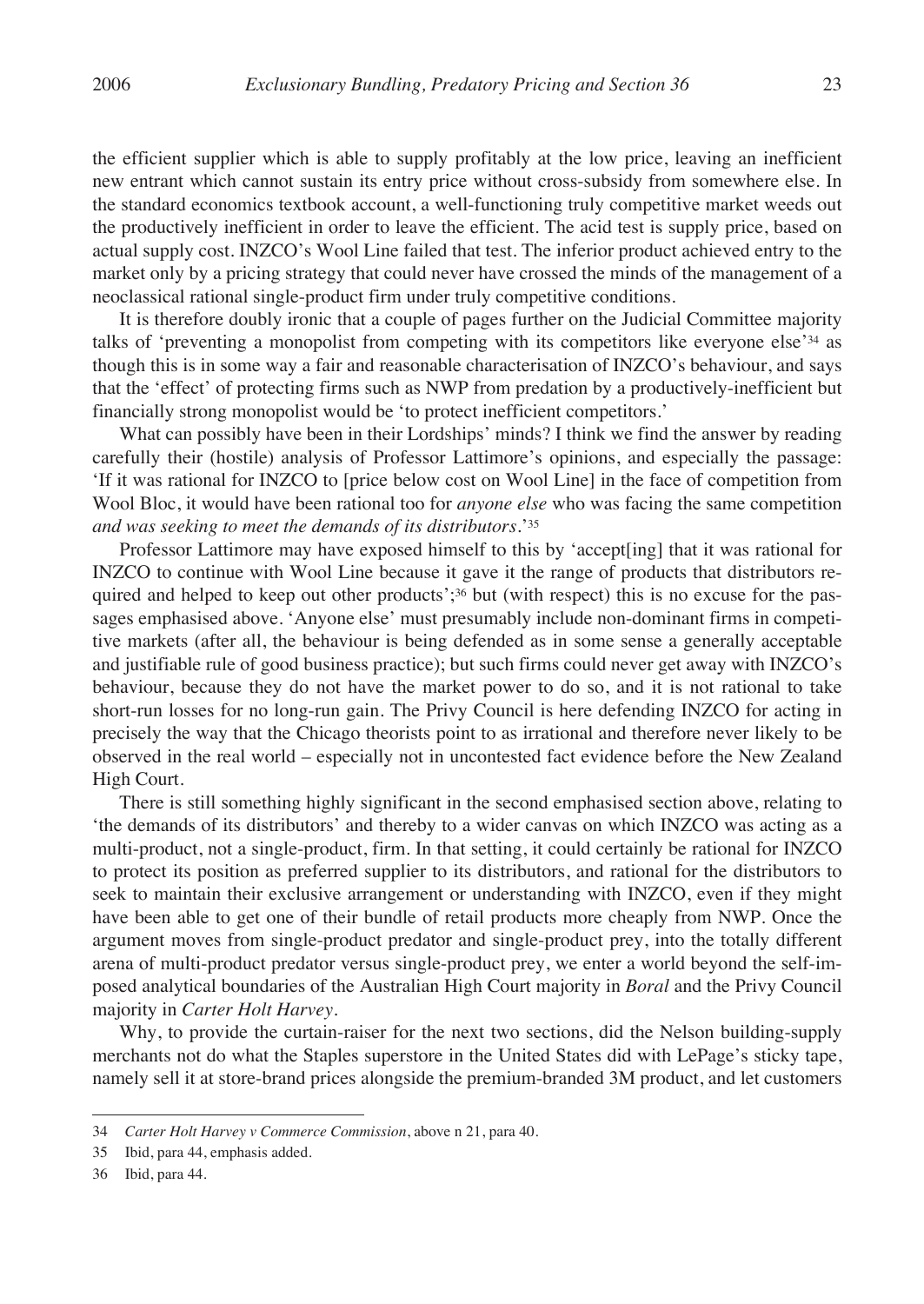choose for themselves? Probably, one surmises, for precisely the same reason that generic sticky tape came into the United States market only once superstores had appeared with enough countervailing power to resist demands from the 3Ms and INZCOs of the world for exclusive rights to shelf space, and to stock the products of smaller competitors.

#### III. The Ground Shifts: *Lepage's v 3m*

In both *Boral* and *Carter Holt Harvey*, the superior courts made reference to precedents set in the *Matsushita*<sup>37</sup> and *Brooke Group*38 decisions of the United States Supreme Court, which laid down bright-line tests for predatory pricing, including recoupment after the event as well as below-cost pricing. A strong New Zealand precedent was set also by the Privy Council in *Telecom v Clear* where the conduct of the alleged monopoliser was to be judged against a competitive counterfactual – a test which led the Council to essentially the same bright-line criteria.

Notoriously, thus, in the decade up to 2003, predatory pricing was difficult to establish in the eyes of New Zealand, Australian, and American courts. Since 2000, however, there has emerged a strong current of thinking which is critical of the approach of the United States Supreme Court in *Brooke Group*. This view was articulated forcefully by Brodley, Bolton and Riordan<sup>39</sup> and Edlin,<sup>40</sup> and became manifest in the landmark decision of the United States Supreme Court in June 200441 to refuse to reconsider the March 2003 decision of the United States Court of Appeals (Third Circuit) in the case of *LePage's v 3M.*<sup>42</sup>

The exclusionary practice of which Minnesota Mining (3M) was accused was its offer of a 'bundled rebate' to retailers who stocked a full range of 3M products, including 'private brand'43 lines. LePage's was competing with 3M in the supply of private-brand adhesive tape, for which LePage's had secured an 88 per cent market share, while 3M enjoyed a monopoly in the market for Scotch-brand tape. 3M introduced a bundled rebate scheme which provided a large price incentive for retailers to stock a full line of 3M products, including a private-brand tape newly introduced as a fighting brand to drive out the LePage's product. A direct result was that several large retail chains ceased to stock LePage's tape in order to benefit from the 3M bundled rebate scheme.

The Third Circuit Appeal Court ruled in 2003 that 3M's conduct was exclusionary under section 2 of the Sherman Act, and \$68 million damages were awarded to LePage's Inc. The United States Supreme Court, before deciding whether to hear 3M's appeal, asked the United States Government for guidance. The response was an *amicus curiae* brief from Solicitor General Theodore Olsen and six other government lawyers, urging the Court to deny the petition for *certiorari.*44 The Supreme Court accepted this advice two weeks before the Privy Council delivered its *Carter Holt Harvey* judgment, and the Third Circuit *LePage's* decision was allowed to stand.

<sup>37</sup> *Matsushita Electric Industrial Co Ltd v Zenith Radio Corp* 475 U.S. 574 (1986).

<sup>38</sup> *Brooke Group Ltd v Brown & Williamson Tobacco Corp* 509 U.S. 209, (1993).

<sup>39</sup> J F Brodley, P Bolton and M H Riordan, 'Predatory Pricing: Strategic Theory and Legal Policy,' (2000) 88 Georgetown L J 2241.

<sup>40</sup> A Edlin, 'Stopping Above-Cost Predatory Pricing', (2002) 111 Yale L J 941.

<sup>41</sup> Certiorari denied in *3M Co v Lepage's Inc*, LEXIS 4768 (US, 2004).

<sup>42</sup> *LePage's Inc v 3M* (2003) 324 F 3d 141 (3rd Cir).

<sup>43</sup> That is, tape bearing the brand name of the retailer who sells the product, rather than of the manufacturer.

<sup>44</sup> *3M v LePage: Brief for the United States as Amicus Curiae,* at <www.usdoj.gov> viewed 28 November 2006.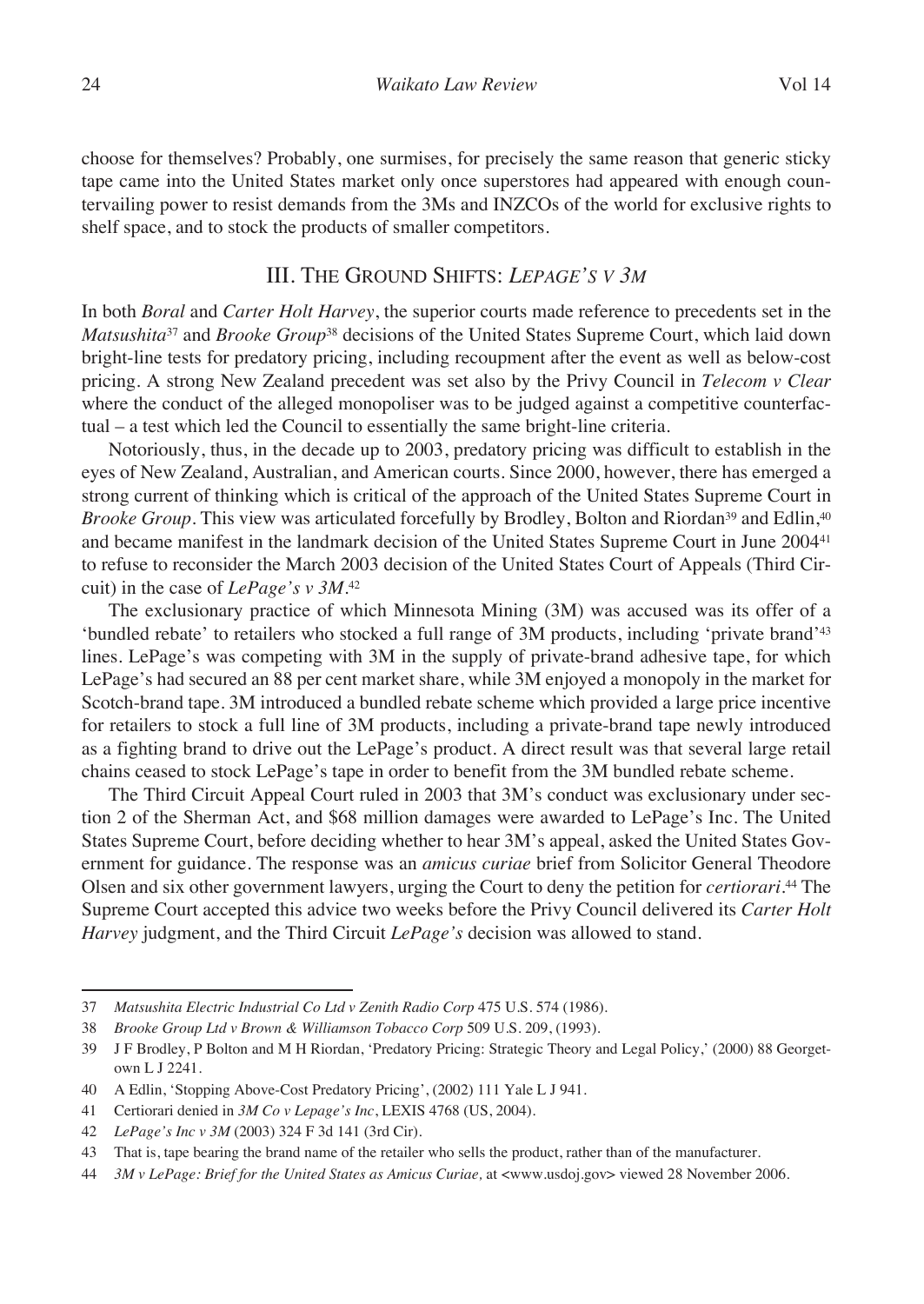*LePage's v 3M* opened a devastating breach in the authority of the *Brooke Group* decision. A 'bundled rebate' scheme of the sort operated by 3M bears more than a mere family resemblance to the cross-subsidisation of Wool Line out of profits secured from INZCO's other product lines, including Pink Batts sold in geographic markets outside the Nelson region.

As several observers have noted, if a single-product firm is attacked by means of a bundled discount, offered to distributors by a multi-product predator with a full monopoly in all but one of the bundle of products receiving the rebate, then the full amount of the rebate may reasonably be attributed to the price of the one good supplied into a competitive market. If this approach is taken, the 3M price for its privately-labelled tape was not only below the price of the competing product supplied by LePage's, but may have been below the correctly-calculated 3M cost of supply also.45

The 3M pricing policy can be construed as a cross-subsidy from 3M's monopoly core business to a peripheral product facing competition. The Third Circuit Full Court clearly construed it in this way, as a means of excluding an equally-efficient rival:

Depending on the number of products that are aggregated [in the bundle on which rebates are offered] and the customer's relative purchases of each, even an equally efficient rival may find it impossible to compensate for lost discounts on products that it does not produce.<sup>46</sup>

The *amicus* brief from the US Government echoed this theme:

Unlike a low but above-cost price on a single product, a bundled rebate or discount can – under certain theoretical assumptions – exclude an equally efficient competitor, if the competitor competes with respect to but one component of the bundle and cannot profitably match the discount aggregated over the other products, even if the post-discount prices for both the bundle as a whole and each of its components are above cost.47

The *amicus* brief rather coyly concluded that 'the applicability of the *Brooke Group* approach to this business practice would benefit from further judicial and scholarly analysis.'48

The ground has therefore shifted significantly under the *Matsushita* and *Brooke Group* precedents, insofar as those precedents were understood to say that a combination of below-cost pricing and subsequent high probability of recoupment constitute necessary as well as sufficient brightline tests for price predation, and that absence of either of these essential components constitutes a sufficient defence against a predatory-pricing charge. It is now clear in the United States that pricing behaviour which is (i) exclusionary in its effect in the relevant market (in the *Carter Holt Harvey* case, exclusionary of NWP in the market for wool-based insulation products) and (ii) sustainable only by virtue of a cross-subsidy from some other line of business or activity undertaken by the predator but not the victim, and in which the predator enjoys market power, can be in breach of section 2 of the Sherman Act, the (imperfectly substitutable) New Zealand equivalent for which is section 36 of the Commerce Act 1986.

The wording of section 36 explicitly includes the notion of power in one market being used to exclude competitors 'in that or any other market', which clearly foreshadows the possibility of a

<sup>45</sup> Below-cost pricing was not, however, alleged in the *LePage's* case, which was decided on other grounds. R W Davis, 'Pricing With Strings Attached – At Sea in *Concord Boat* and *Lepage's*, (2000) 14 Antitrust 70, notes that LePage's, like New Wool Products, survived the predation episode and the issue was simply the anti-competitive damage done.

<sup>46</sup> *LePage's Inc v 3M*, above n 42, 155, citing Philip Areeda and Herbert Hovenkamp.

<sup>47</sup> Above, n 44, 12-13.

<sup>48</sup> Ibid, 15.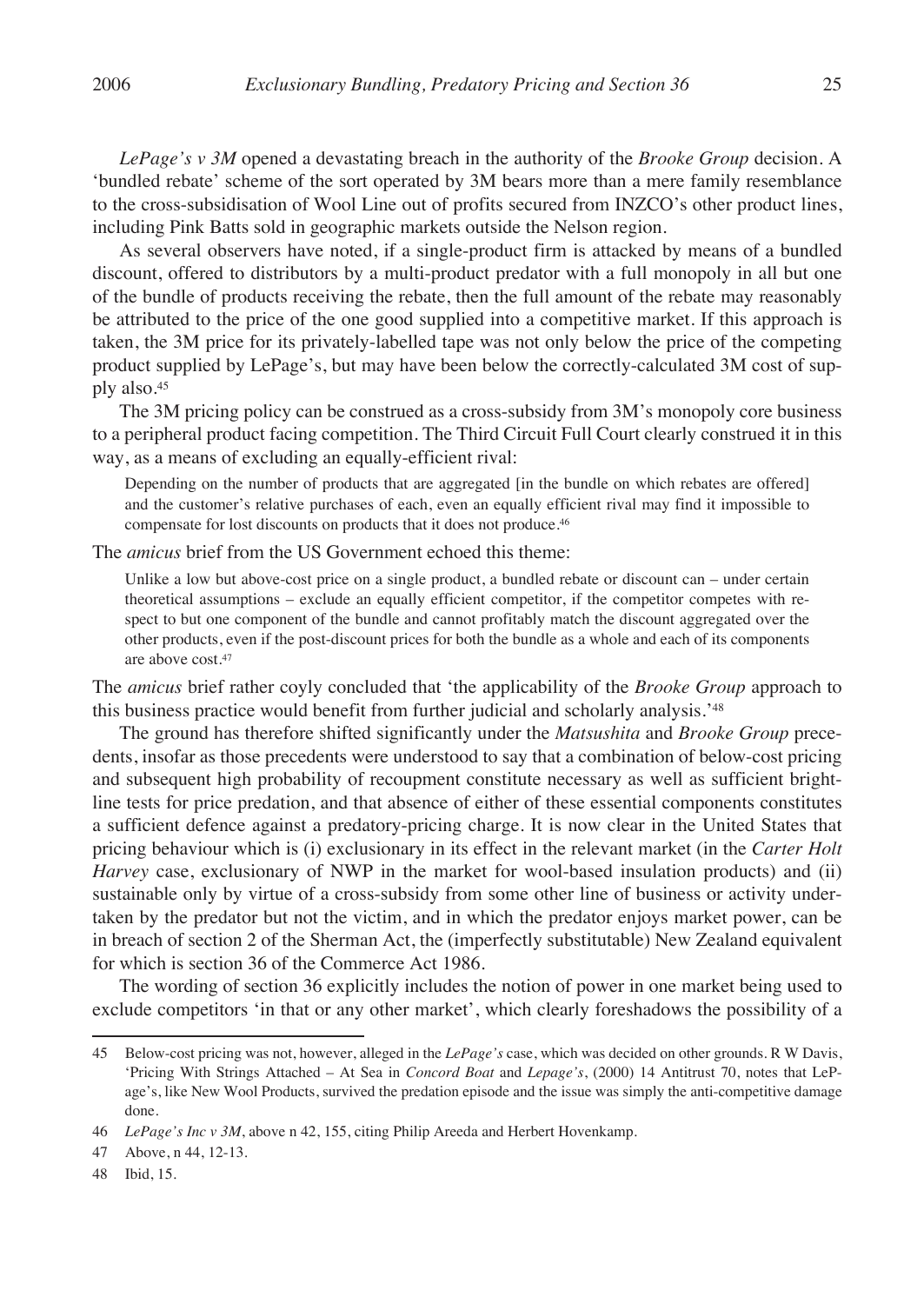multi-product, multi-market firm leveraging off its wider market power to achieve an anti-competitive purpose in a particular market or submarket.

## IV. The Literature and American Law on PREDATORY PRICING AND BUNDLED DISCOUNTS

Until very recently both the legal position in the United States on price predation, and the theoretical position in much of the economics and law literature both there and in New Zealand, rested upon the three analytical pillars discussed above, namely:

- (i) the assumption that both predator and prey were single-product firms;
- (ii) the Areeda-Turner test; and
- (iii) the recoupment rule that predation could not be rational without subsequent recoupment, generally interpreted as an increase in price to a supra-competitive level once the predator had achieved its kill.

### *A. Changed Landscape*

The past three years have radically changed this landscape in three ways. Firstly, the focus of debate now is on situations where a multi-product predator attacks a single-product prey: Minnesota Mining's attack on LePage's in the United States sticky-tape market, where the Third Circuit Court in 2003 spotted the problem, whereas the Privy Council in *Carter Holt Harvey* missed it entirely. The new term of art for predatory pricing is 'bundled discounting', also known as loyalty rebates.49

Secondly, the Areeda-Turner test of price below marginal (or average variable) cost has turned out neither necessary nor sufficient to identify price predation, partly because of its single-product focus, and partly because it assumes precisely the competitive conditions (constant industry-wide average variable cost and prevalence of a long-run perfectly-competitive market equilibrium) that are usually missing in interesting real-world predation events.50 In particular, in situations where underlying average variable cost curves slope down for both players, the interests of consumers are not served by determining victory on the basis of financial strength, nor willingness and ability to cross-subsidise, nor the respective qualities of the law firms and QCs involved. The long-run interests of consumers (and of the economy as a whole) require that the market be dominated by whichever firm can achieve the lowest long-run cost – and there can be no presumption that this will be the more powerful firm.

<sup>49</sup> For a wide range of recent commentary on 'bundled discounting', 'exclusionary bundling', 'loyalty rebates' and the fallout from the *LePage's* judgment, see the Fall 2005 issue of Antitrust Bulletin 50(3), which contains papers by Ray Hartwell, Barry Nalebuff, Joseph Farrell, Richard Posner, Patrick Greenlea and David Reitman, Alan Meese, and Roy T Englert. On the economics of constructing legal tests for when rebates are exclusionary see especially Patrick Greenlea and David Reitman, 'Distinguishing Competitive and Exclusionary Uses of Loyalty Rebates' (2005) 50 Antitrust Bulletin 441.

<sup>50</sup> The initial attack on Areeda-Turner was led by Aaron S Edlin, 'Stopping Above-Cost Predatory Pricing' (2002) 111 Yale L J 941, and Brodley, Bolton, and Riordan, above n 35. The conventional riposte by Einar Elhauge, 'Why Above-Cost Price Cuts to Drive Out Entrants are Not Predatory – and the Implications for Defining Costs and Market Power' (2003) 112 Yale L J 681, was so full of qualifications and apparently minor concessions as to leave the main thrust of Edlin's critique unscathed – see, e.g., Edlin's contributions to the 'Roundtable on Recent Developments in Section 2', (2003) 18 Antitrust 15.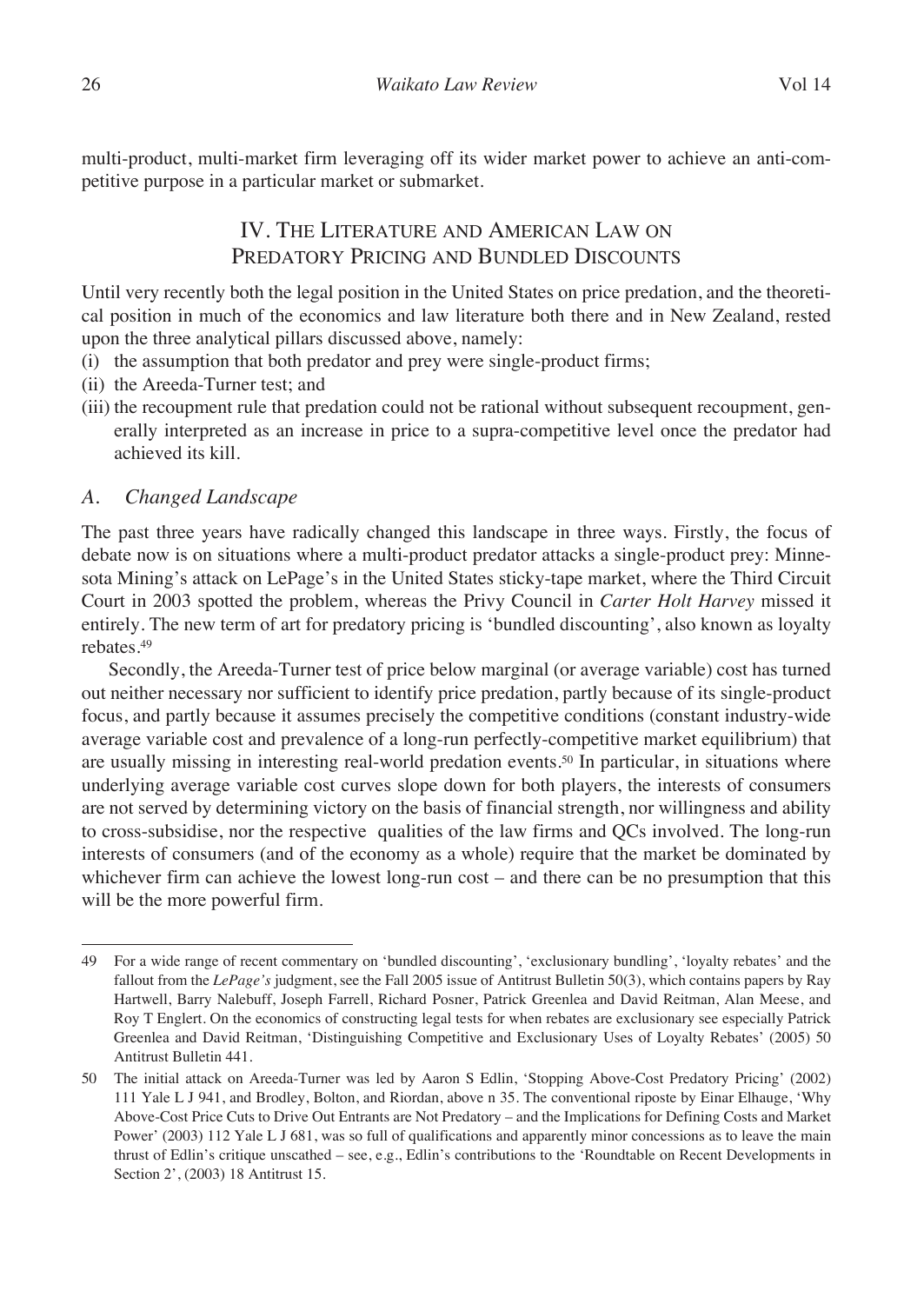Thirdly, the recoupment rule was controversial from the outset,<sup>51</sup> and has died with the singleproduct predator and the dumping of *Brooke Group* by the *LePage's* court. Unambiguous quantitative definition and measurement of recoupment becomes intimidatingly difficult once the single-value measure of post-predation single-product price has been dropped. Qualitative evaluation of the strategic payoffs from the conduct complained of remains, inescapably, part of a court's analysis of allegedly anti-competitive business conduct.

#### *B. From Brooke Group to LePage's*

For a decade after *Brooke Group*, defendants in US antitrust cases, and lawyers advising clients on bundled discounting, appealed to the *Brooke Group* decision as a defence in law against a wide variety of charges of anti-competitive behaviour. 3M took refuge behind *Brooke Group* and lost. Davis gives a helpful checklist of the core propositions in *Brooke Group*:

*Brooke Group* teaches that:

- even a dominant firm may deliberately choose to forego short-term profits and instead price low in order to gain market share, so long as the price charged is above an appropriate measure of cost, 509 U.S. 209, at 222-223 …;
- such strategic pricing is not, necessarily and always, pro-competitive (beneficial to consumers in the long run), but to distinguish between procompetitive above-cost pricing and anticompetitive abovecost pricing would be "beyond the practical ability of a judicial tribunal … without courting intolerable risks of chilling legitimate price cutting", id. at 224;<sup>52</sup>

and hence

• injury in fact caused to a smaller player resulting from a dominant firm's strategic pricing is not actionable unless that pricing is below cost and unless there is an objective likelihood of recouping monopoly profits. *Id.* at 224-25.53

Four particular points stand out here, and it is in these areas that the American position has shifted sharply, or at least come under renewed pressure, since *LePage's*.

#### *1. False-Positive-Aversion.*

The Supreme Court's view in *Brooke Group* was not that judicial tribunals should presume that above-cost price cuts are never predatory. The *Brooke Group* position was that courts should avoid getting into the issue of considering allegations of above-cost price predation because of the risk of error (striking a 'false positive'), and because of the allegedly chilling effect of this risk on legitimate competition. This is no more than a practical criticism of the efficiency and analytical capacity of judicial tribunals – not an affirmative statement of principle that strategic price cuts are necessarily pro-competitive. This fear of false convictions stands in stark contrast to the Euro-

<sup>51</sup> Jessica L Goldstein 'Single Firm Predatory Pricing in Antitrust Law: the 'Rose Acre' Recoupment Test and the Search for an Appropriate Judicial Standard' (1991) 91 Columbia L Rev 1757.

<sup>52</sup> Ronald W Davis 'Pricing With Strings Attached – At Sea in *Concord Boat* and *Lepage's*, (2000) 14 Antitrust 69.

<sup>53</sup> Ibid, 69.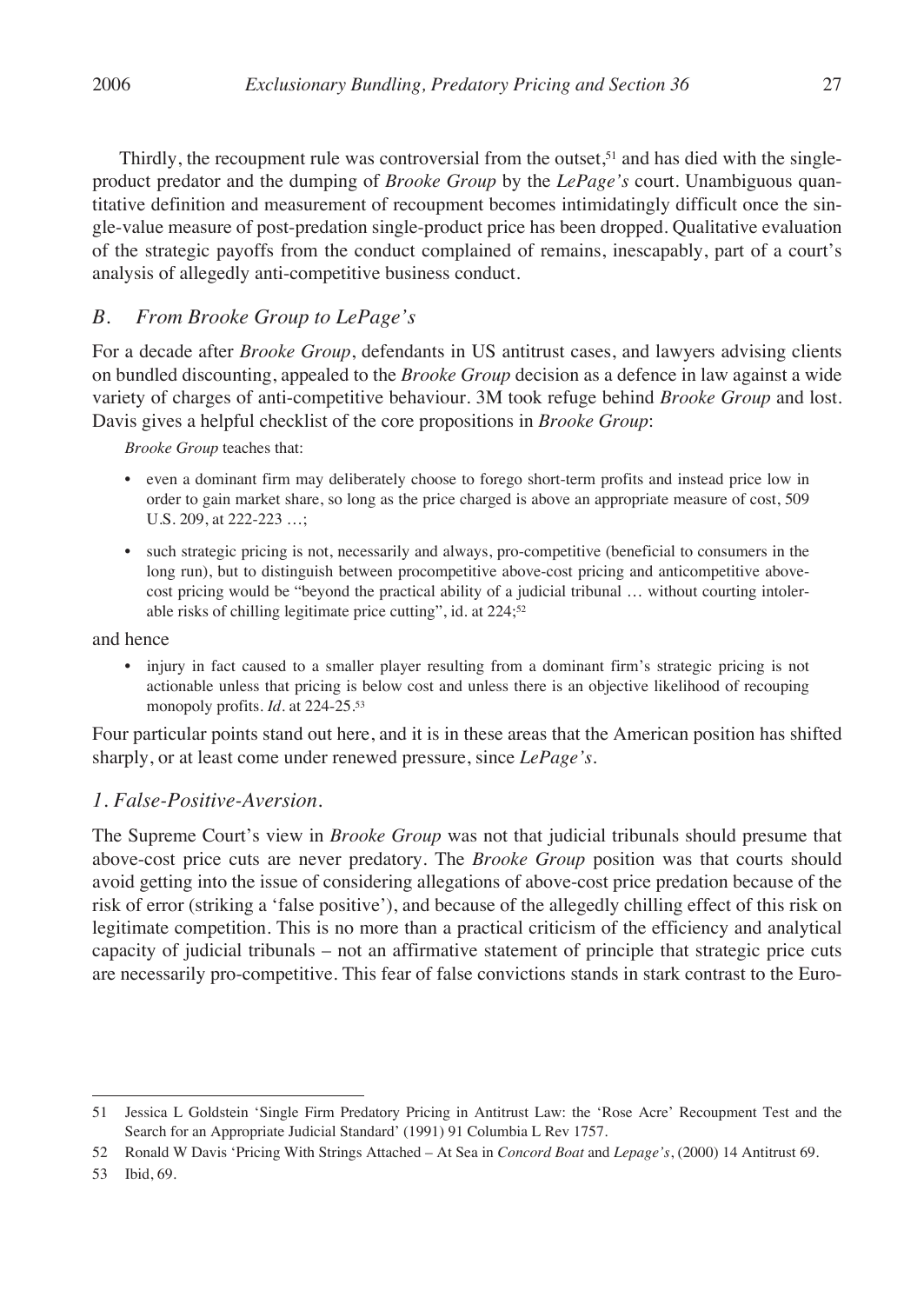pean approach to predation under Article 86 of the Treaty of Rome, which is more concerned with 'false negatives' and correspondingly far more activist with respect to predatory pricing.54

The *Brooke Group* judgment said that '[a]s a general rule, the exclusionary effect of prices above *a relevant measure of cost* either reflects the lower cost structure of the alleged predator, and so represents competition on the merits, or is beyond the practical ability of a judicial tribunal to control without courting intolerable risks of chilling legitimate price cutting.'55 The Court did not specify what exactly was meant by 'a relevant measure of cost', and this opens a gap into which it is potentially possible to slide the cost/price implications of bundling and other tying arrangements, so that cost could be measured as the aggregate incremental cost incurred by a predator to sell one more unit of the target good, including revenue foregone across sales of all product lines due to the effect of a bundled rebate kicking in.

As Davis says:

In *Brooke Group* the Supreme Court recognized that above-cost pricing, with no strings attached, across the board, may sometimes be anticompetitive. The safe harbor that the Court established for above-cost pricing was not based on the perception that all such behavior is procompetitive, but rather on the belief that giving the courts license to separate the competitive from the anticompetitive would chill, and hence discourage, too much procompetitive behavior, and impose too great a burden on the courts.56

Edlin remarks, in discussing the same safe-harbour approach in the case of *United States v AMR Corp*, that:

The safe harbor is very large when there is a lot of market or monopoly power, so that the firm's demand is very inelastic, and marginal revenue is far below price. In contrast, the safe harbor is very small when price is close to marginal revenue because the firm has very little market power. That's a peculiar kind of safe harbor. It is the opposite of what one would expect to avoid false positives. There may be a reason for a safe harbor, but it's strange to put it in by comparing a marginal concept like marginal cost with an average concept like price.57

So how should a court proceed? Davis in 2000 pointed out the implausibility of a court's being entirely unable to make progress on cases where predation was alleged in a bundled-discount context:

If business people are rational, it follows that any complex program of package pricing or structured discounts must be based on some analysis, leading the relevant business people to conclude that adopting the plan is likely to be more profitable in the long run than not adopting it. Discovering or reconstructing

- 55 Above n 4, 223, emphasis added.
- 56 Davis, 'Pricing With Strings Attached', above n 52, 72.
- 57 'Roundtable: Recent Developments in Section 2', (2003) 18 Antitrust 18.

<sup>54</sup> The Privy Council acknowledged at *Carter Holt Harvey v Commerce Commission* above n 21, para 37 that recoupment had been rejected by the European Court in *Tetrapak* as a test for predation; and at paras 61-66 reviewed the European approach and identified crucial differences in the wording of Article 86 versus section 36 of the Commerce Act 1986. The Treaty of Rome does not require proof that market power has been 'used' (nor 'taken advantage of'), and the European Court does not accept the Privy Council's counterfactual test which places monopolist and non-monopolist on an equal footing before the law. On the contrary, monopolists are considered to have a 'special responsibility' not to behave in ways that might be acceptable for non-monopolists. In October 2004 (after both *Carter Holt Harvey* and *LePage's*) the OECD Competition Committee held a Round Table on Predatory Foreclosure, the proceedings of which were published in March 2005 as: OECD Directorate for Financial and Enterprise Affairs Competition Committee, *Predatory Foreclosure*, DAF/COMP(2005)14, Paris, March 2005, available at <www.oecd. org>. This document includes an interesting New Zealand delegation paper on the *Carter Holt Harvey* decision, and several fairly biting (albeit discreetly indirect) points about s 36 and the New Zealand case law from the Committee secretariat.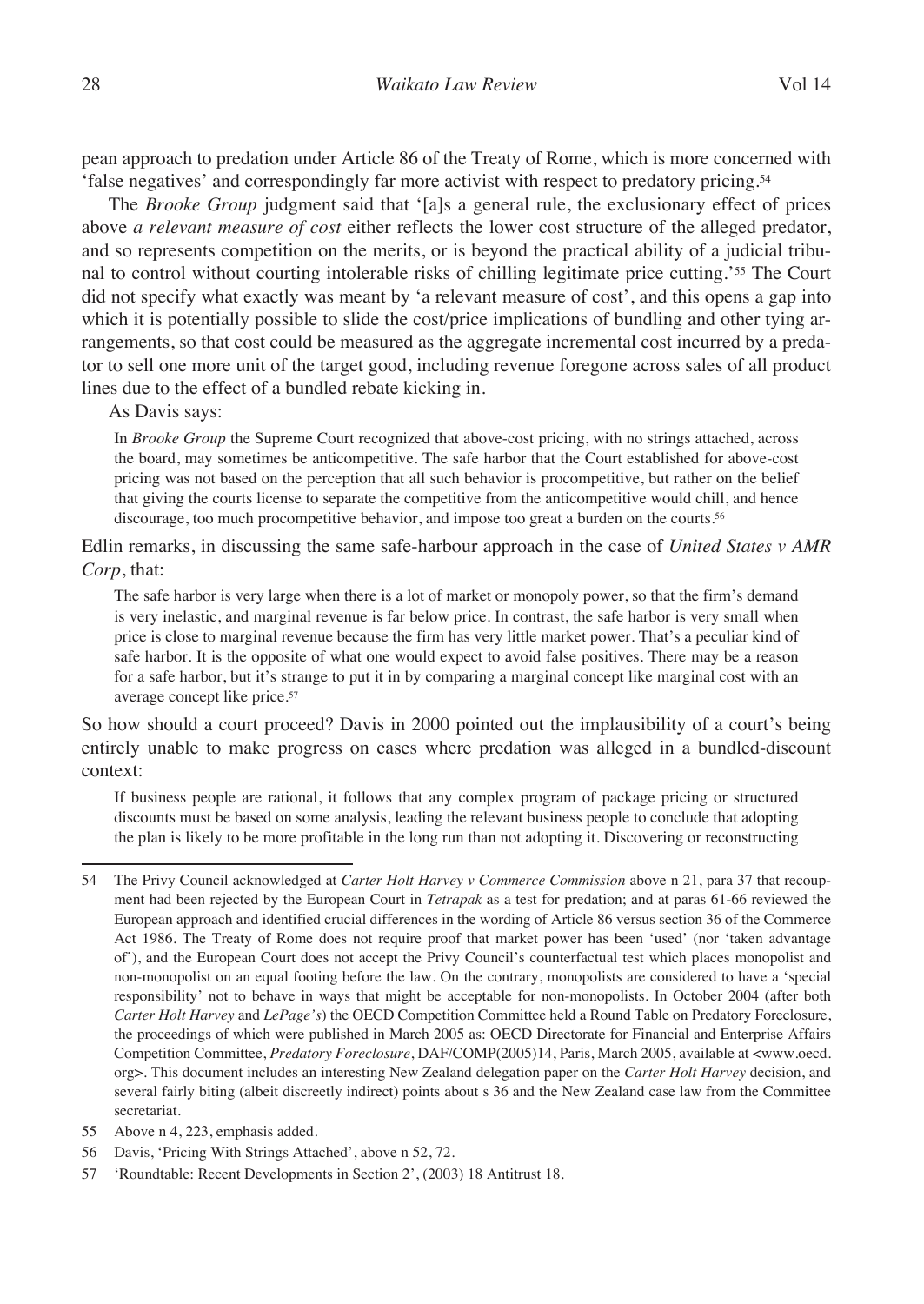that business analysis should be relatively easy, as litigation goes, particularly given that many people are likely to have been involved in developing and approving the program. In particular, it should not be beyond the ability of the plaintiff and the trier of fact to figure out whether defendant's plan either (a) is likely to be profitable even if the plaintiff does not exit the business, e.g., because the defendant is simply giving up margin on some sales in order to gain volume and market share, or, alternatively, (b) depends for its profitability on the assumption that the defendant's competitors will exit, permitting it to raise its prices. Deciding which of the assumptions underlies the plan in question ought not to be rocket science.58

#### *2. The Bright Lines are No Longer Bright.*

*Brooke Group* promised two bright-line tests, below-cost pricing (Areeda-Turner), and recoupment. Warren describes the erosion of the *Brooke Group* bright-line tests in *LePage's*:

Prior to the *LePage's* decision, many practitioners and scholars read the case law to hold that, while there were few bright lines to follow, strategic pricing practices such as price-cutting and bundling would not be found to violate section 2 of the Sherman Act as long as prices did not drop below a certain measurement of cost. In particular, the most recent Supreme Court case on predatory pricing, *Brooke Group Ltd. v. Brown and Williamson Tobacco Corp.*, contained strong language indicating that "above-cost prices that are below general market levels or the costs of a firm's competitors [do not] inflict injury to competition cognizable under the antitrust laws." However, in *LePage's*, the Third Circuit allowed a finding of illegal monopoly maintenance in the absence of a showing of below-cost pricing.59

There is thus nothing special about pricing above or below marginal cost, other than the convenience of judges trying to avoid judging hard cases. The issue is not whether Firm 1's price is above or below its own marginal cost, but whether it is above or below the shut-down price (average total cost) for its rivals. There is no need for recoupment unless the price prior to predation was already competitive. There is no presumption that price-cutting by a dominant firm is good or bad for consumers in the long run. The world of anti-competitive predatory conduct has become more complex, more interesting, and more difficult to adjudicate.

#### *3. Single-Product Predation*

The *Brooke Group* decision dealt only with single-product price predation. *Brooke Group* arguably had no effect on earlier Supreme Court precedents regarding anti-competitive behaviour by multiproduct firms. Contemplating its relationship with the then-in-progress *LePage's* case, Davis commented that '[t]he *Brooke* Court considered only the question when strategically low pricing, as such, might violate the antitrust laws: it was not asked to think about the consequences, if any, of a "string" attached to a low price.'60

Where a strategic price has strings attached – for example, where a dominant multiproduct firm uses bundled discounts across a range of products (in some of which it has a monopoly) to squeeze a smaller competitor in a single-product market (as was the case in *LePage's v 3M* and in

<sup>58</sup> Davis, above n 52, 72

<sup>59</sup> Joanna Warren 'Comment: *LePage's v. 3M*: An Antitrust Analysis of Loyalty Rates', (2004) 79 New York U L R 1605, 1606.

<sup>60</sup> Davis, above n 52, 69.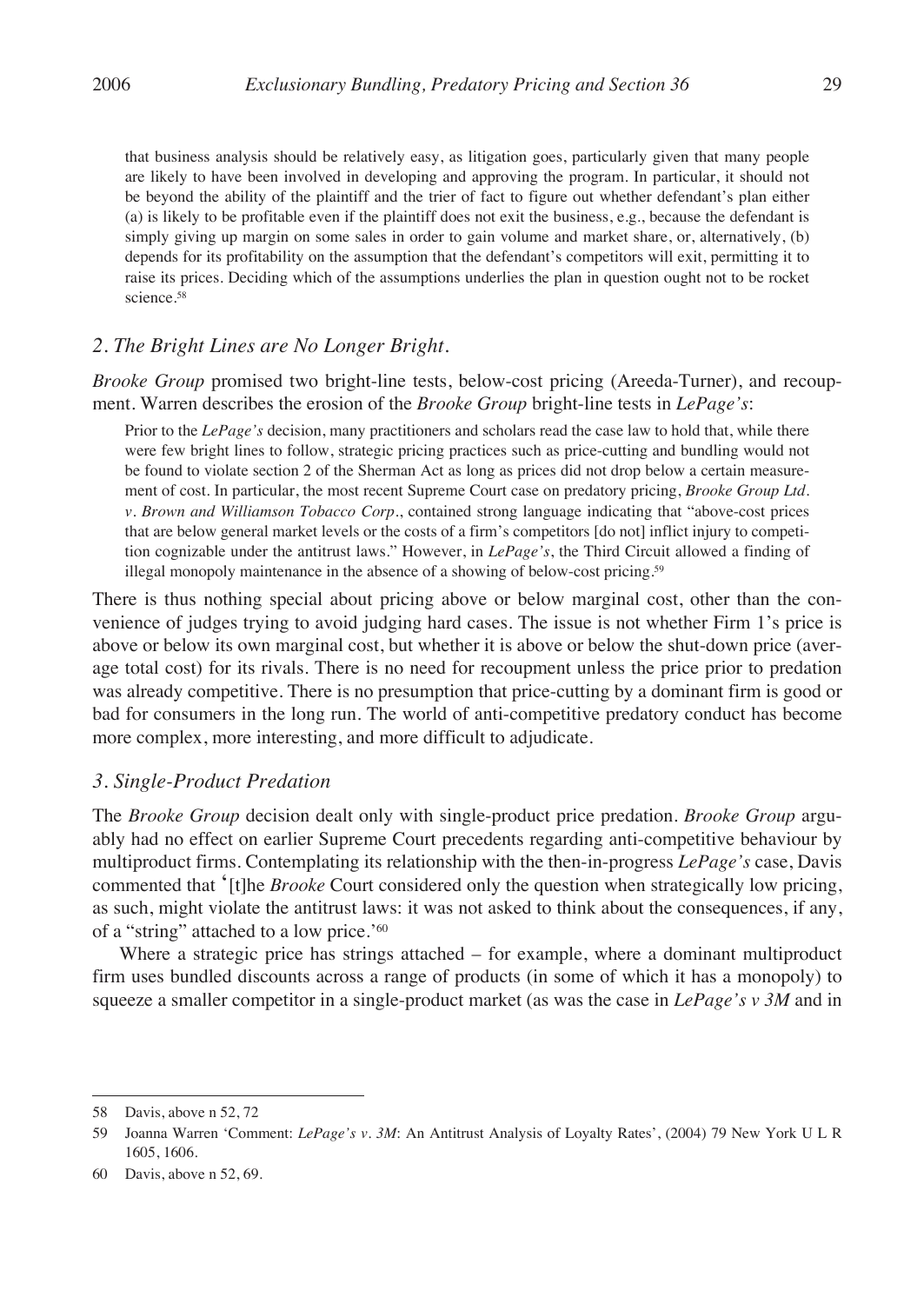*Carter Holt Harvey*) – the result can be anti-competitive,<sup>61</sup> and it is no defence for the defendant to claim that its single-product price was above cost, as 3M did in *LePage's*. Davis again:

LePage's problem was not predatory pricing, it was that if a customer bought any substantial amounts of its private label tape, the customer would lose the rebate not only on the buyer's purchases of Scotch™ and other 3M tape, but also on the PostIt™ notes purchases as well. To meet such a deal, LePage's would have had to cut its price substantially … The issue was not the low price but rather the string attached to the low price.<sup>62</sup>

This does point to a test that might be used: assuming a hypothetical equally-efficient competitor in the private-label market, what price cut would such a competitor have to make in order to match the bundled discount incentive on buyers to switch?63 If the required price is clearly below cost, then the bundled discount is anti-competitive.

Some authors (including Davis in the passage quoted above) have made a terminological distinction between the narrow concept of 'predatory pricing' (the single-product case) and 'exclusionary conduct' (the bundled-discount case). The latter can be defined as:

conduct that intentionally, significantly and without business justification excludes a potential competitor from outlets (even though not in the relevant market), where access to those outlets is a necessary though not sufficient condition to waging a challenge to a monopolist and fear of the challenge prompts the conduct.64

As the United States Supreme Court had noted in *Aspen Skiing Co v Aspen Highlands Skiing Corp*:

[t]he question … whether conduct may properly be characterized as exclusionary cannot be answered by simply considering its effect on [the plaintiff-competitor]. In addition, it is relevant to consider its impact on consumers and whether it has impaired competition in an unnecessarily restrictive way. If a firm has been 'attempting to exclude rivals on some basis other than efficiency', it is fair to characterize its behavior as predatory.65

An example of the new writing in this field is Nalebuff's model of 'exclusionary bundling':

Under exclusionary bundling, a firm with market power in good *A* and facing actual (or potential) competition in good *B* prices an *A-B* bundle in a way that makes it impossible for equally-efficient one-good rivals selling *B* to compete. Exclusionary bundling has a foreclosure effect similar to that of [singleproduct] predatory pricing, but the two practices have important differences. Unlike traditional predatory pricing, the exclusionary behavior need not be costly to the firm. The intuition is that under predation, the firm actually has to charge a price below cost and thus loses money that it later has to recoup. Under exclusionary bundling, the firm has only to threaten to raise its unbundled prices if the bundle is not bought. All customers are led to buy the bundle and so the threat need never be carried out.<sup>66</sup>

<sup>61</sup> For an in-depth review of the recent literature on bundled discounts, see T A Lambert, 'Evaluating Bundled Discounts' (2005) 89 Minn L Rev 1688*.* See also B Kobayashi, *Not Ready for Prime Time? A Survey of the Economic Literature on Bundling* (Law and Economics Working Paper Series 05-35, George Mason School of Law, available at <www.ssrn.com>).

<sup>62</sup> Davis, above n 52, 70

<sup>63</sup> Warren, above n 59, 1631, has proposed a test along these lines to apply to above-cost loyalty rebates: 'The plaintiff should be allowed to show that an equally efficient producer of the competitive product would find it unprofitable to continue producing. This requirement addresses the fundamental exclusionary aspect of loyalty rebates: foreclosure of equally efficient single-product rivals due to discounts aggregated across multiple products.'

<sup>64</sup> Eleanor M Fox, 'What is Harm to Competition? Exclusionary Practices and Anti-competitive Effect' (2003) 70 Antitrust L J 371, 390, commenting on *Microsoft*.

<sup>65</sup> 472 US 585 (1985), 605.

<sup>66</sup> Barry Nalebuff, 'Exclusionary Bundling' (2005) 50 Antitrust Bulletin 321, 321.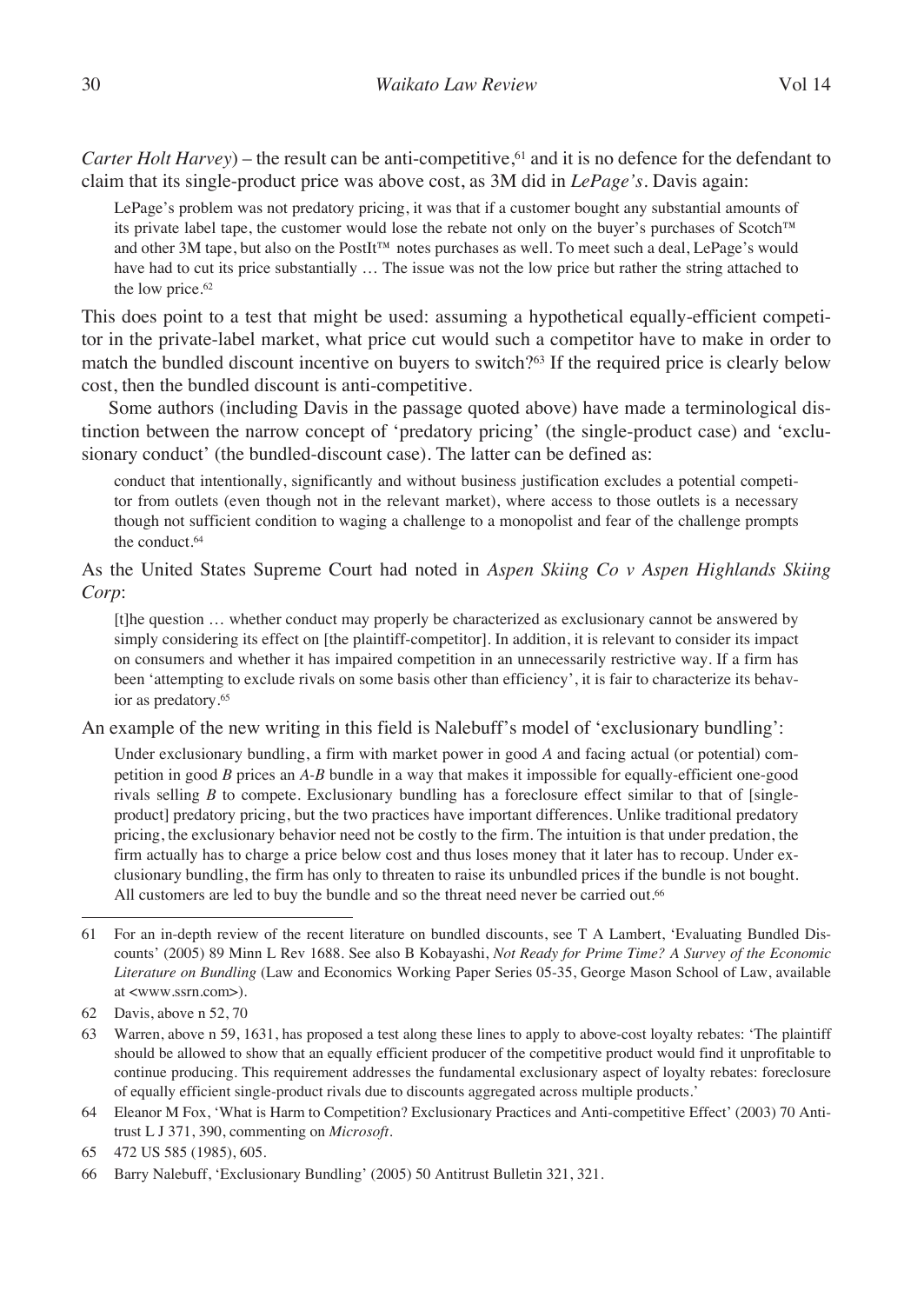Nalebuff goes on to argue that the courts have always implicitly accepted this line of argument, and that numerous cases before *LePage's* rested on such reasoning. He concludes that:

The theory of exclusionary bundling brings together tying and predation. Exclusionary bundling is akin to predation in that when prices and costs are calculated correctly, the implied price of *B* to the customer is below cost. But, unlike predation, an implied price below cost need not imply any actual or even potential profit sacrifice. This is because the implied price is based on the alternative a la carte price of *A*, a price that might never be charged to a customer … The primary difference between exclusionary bundling and predation pricing is that there is no need to establish recoupment.<sup>67</sup>

#### *4. Monopolists and Recoupment*

The *Brooke Group* requirement for recoupment implicitly starts from a competitive price. The District Court Judge in *LePage's* (Judge Padova), however, determined that:

There is no separate recoupment requirement when the defendant is *already* a monopolist … In other words, if the theory of the case is that the defendant is trying to protect its ability to price monopolistically, not gain the ability to charge a monopoly price, it seemed to make no sense to require the plaintiff to prove that the defendant would recoup its predatory investment by charging even higher prices in the future.<sup>68</sup>

Similarly, the Third Circuit decision said:

Assuming *arguendo* that *Brooke Group* should be read for the proposition that a company's pricing action is legal if its prices are not below its costs, nothing in the decision suggests that its discussion of the issue is applicable to a monopolist with its unconstrained market power. … 3M is a monopolist; a monopolist is not free to take certain actions that a company in a competitive (or even oligopolistic) market may take, because there is no market constraint on a monopolist's behavior.<sup>69</sup>

Admittedly, on this particular issue, the Third Circuit Court attracted a direct rebuttal in the United States Government *amicus* brief:

But this Court's language [in *Brooke Group*] plainly applies to a monopolist. The Court stated, without qualification, that in a "claim alleg[ing] predatory pricing under s 2 of the Sherman Act ... a plaintiff seeking to establish competitive injury resulting from a rival's low prices must prove that the prices complained of are below an appropriate measure of its rival's costs." 509 U.S. at 222. Whether to extend *Brooke Group* to bundled pricing properly depends on considerations other than whether the defendant is a monopolist.70

Nevertheless, it is clear that the Third Circuit position contains a very significant acknowledgment of the validity of the European view that monopolists are not to be treated analytically as on a par with non-monopolists – an inescapable corollary of which is that the Privy Council's 'counterfactual test' in *Telecom v Clear* and *Carter Holt Harvey* is unsound.

<sup>67</sup> Ibid, 365.

<sup>68</sup> Davis, above n 52, 71.

<sup>69</sup> *LePage's Inc v 3M*, above n 42, 151-152.

<sup>70</sup> Above n 44, footnote 11.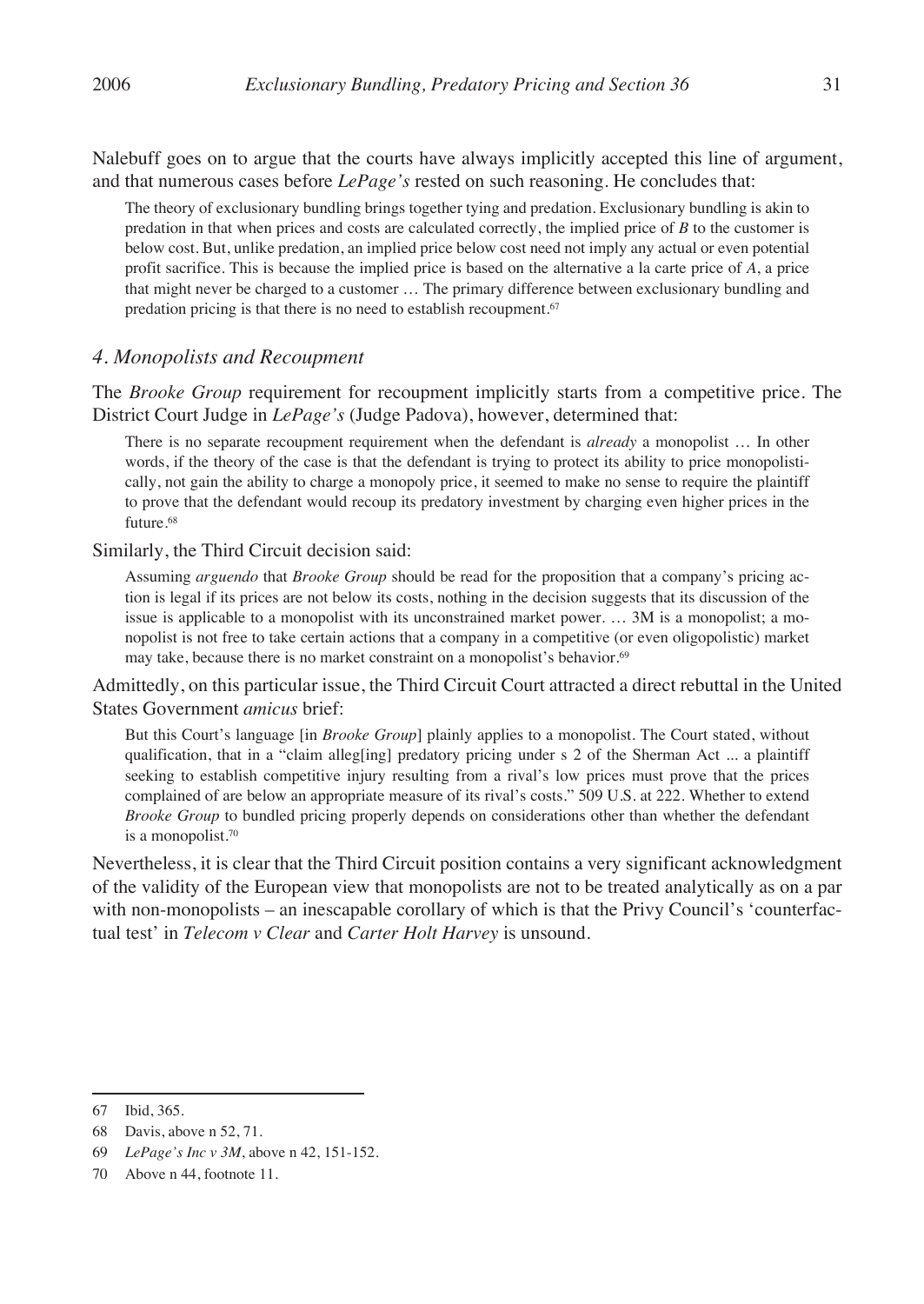#### V. Concluding Remarks

The recent literature has rediscovered a number of long-familiar reasons why the predatory-price claim of the Chicago School (that the phenomenon makes no economic sense) loses validity once simplistic neoclassical perfectly-competitive assumptions are dropped.<sup>71</sup>

The first problem with Chicago is the static cross-section nature of the story, when in practice strategic behaviour must rest upon expectations of the discounted present value of future cashflows. The neoclassical comparative-static treatment of predatory pricing in legal discussions is too often divorced from the dynamic considerations that drive strategic behaviour. If the relevant issue is 'damage to competition,' then the appropriate way to think about it is the long-run qualityadjusted price that consumers will have to pay for the product.

By 'quality-adjusted price' I mean the benefit consumers derive from each dollar spent on the product in the relevant market. This depends not just on the number on the price label, but also on the characteristics embodied in the product to which the label is attached. An improvement in technology, workmanship or reliability has the effect of lowering the true price even if the nominal price remains the same.72 The true price in the future will depend not only on the degree of monopoly power in the market post-predation, but also on the impact of short-run exclusionary contests on technical progress. A court should worry more about a powerful firm which kills a highly innovative new start-up competitor, than about one which merely puts a slow-moving laggard to sleep. Yet there seems to be little in-depth analysis before the courts of the effect on the pace of technical progress of strategic behaviour in defence of market shares.

The second problem is the Chicago assumption of a single-product predator in a world where virtually all actual cases have involved both multi-product predators and some degree of bundling. *Carter Holt Harvey* was not about a single-product firm. Had the Privy Council judges read *LePage's* before pronouncing, they might have decided quite differently – because *Carter Holt Harvey* was an example of a 'bundled discount', of the sort the Third Circuit Court punished in *LePage's*, and the European Court of First Instance in *Michelin II*.73

A third problem is the rhetorical imagery. Predation brings a vertical dimension to the horizontal competitive process determining market shares. Antelopes compete horizontally for space in their environmental niche (market) while their predators coexist in the same niche, but vertically – surviving by feeding off those below them in the food chain. What the predator exercises is not superior ability at the activities of horizontal competition (eating faster, running faster, breeding better, digesting better …) but superior power in head-to-head combat. Power is intrinsic to the predator's success, by definition. But while predation is inherently vertical, the complaints most often heard in so-called 'predatory pricing' cases have more to do with horizontal brutality than with vertical culling. The word 'predation' itself may have got us off to the wrong start in competition-law thinking.

<sup>71</sup> For an entertaining alternative critique from an Austrian point of view, not further discussed in the present paper, see W Anderson, 'Pounding Square Pegs into Round Holes: Another Look at the Neoclassical Theory of Predatory Pricing' (2003) 6 Quarterly Austrian Journal of Economics 23.

<sup>72</sup> A well-known example is the price of personal computers. The computing power acquired per dollar of purchase price has risen dramatically while the nominal shelf price of a PC has fallen only gradually.

<sup>73</sup> See B Sher and A Ojala, 'Abuse of Dominance: Effects and Inherent Effects Under Article 82: Michelin 2 and Van den Bergh Foods' (2003-2004) Competition Law Insight 7.